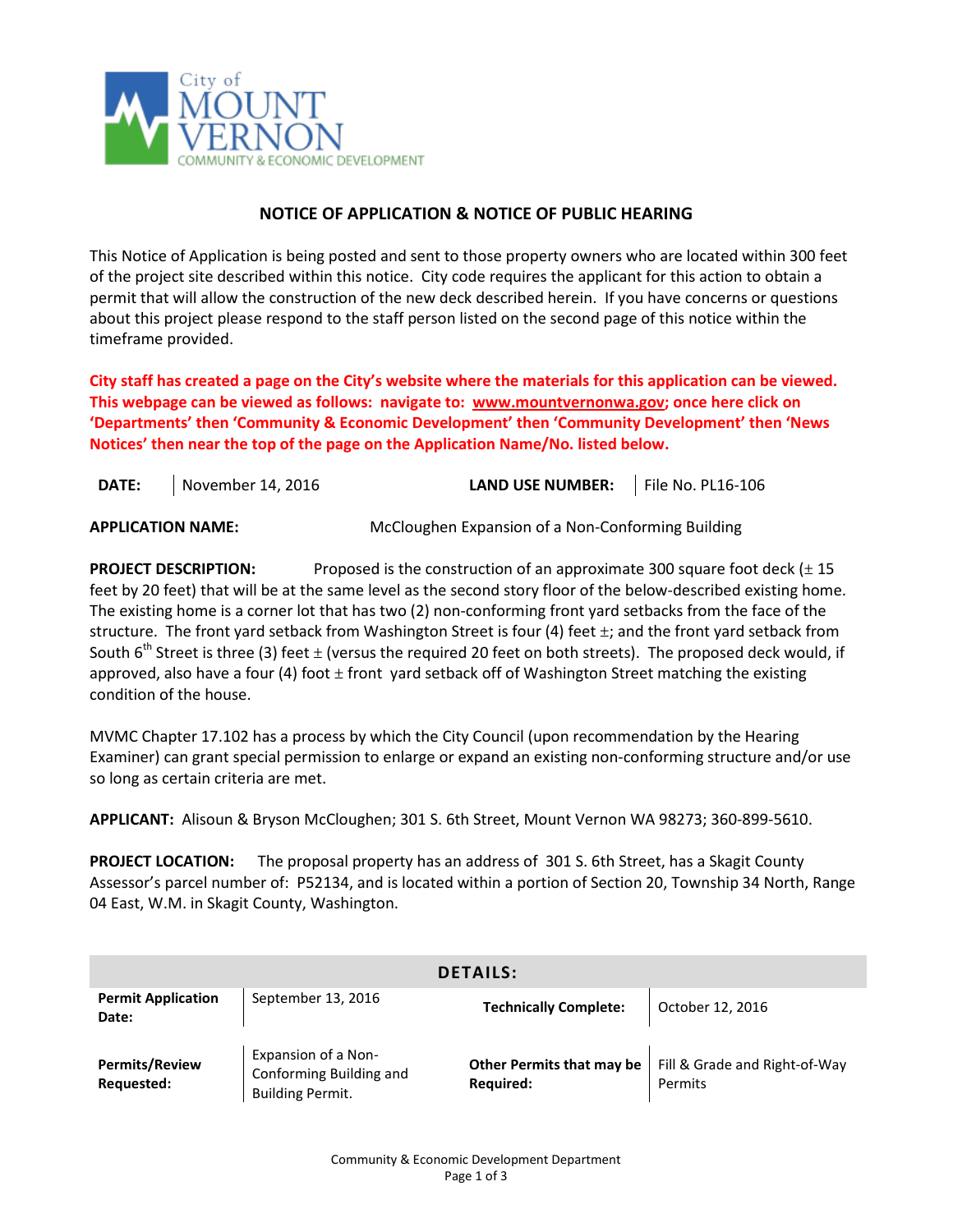| Single-Family Residential with a<br>maximum density of 7.26 dwelling<br>Zoning:<br>units per acre (R-1, 7.0).                   | <b>Comprehensive Plan:</b>                                                                                                                                                                                                                                           | Single-Family Residential High Density<br>$(SF-HI)$                                                                                                                               |  |  |  |
|---------------------------------------------------------------------------------------------------------------------------------|----------------------------------------------------------------------------------------------------------------------------------------------------------------------------------------------------------------------------------------------------------------------|-----------------------------------------------------------------------------------------------------------------------------------------------------------------------------------|--|--|--|
| <b>Environmental Documents that Evaluate</b><br>the Proposed Project:                                                           | None Required, there are no indications of critical areas on or near the<br>project site.<br>This project is categorically exempt from the threshold determination<br>and Environmental Impact Statement Requirements of SEPA per WAC<br>197-11-800.                 |                                                                                                                                                                                   |  |  |  |
| <b>Development Regulations Used for Project</b><br>Mitigation:                                                                  | The project is subject to the City's SEPA Code, Critical Areas<br>Ordinance, the Comprehensive Plan, Subdivision and Zoning Code,<br>Drainage, Engineering and Concurrency Requirements and other<br>applicable local, state and federal regulations as appropriate. |                                                                                                                                                                                   |  |  |  |
| To receive additional information regarding<br>this project contact the CEDD Department<br>and ask to become a party of record: | Rebecca Lowell, Senior Planner<br>Community & Economic Development Department<br>City of Mount Vernon<br>910 Cleveland Avenue, Mount Vernon WA 98273<br>Telephone - 360-336-6214; Facsimile - 360-336-6283                                                           |                                                                                                                                                                                   |  |  |  |
| <b>PROCESS:</b>                                                                                                                 | application.                                                                                                                                                                                                                                                         | The City's Hearing Examiner will make a recommendation to<br>the City Council who will issue a final decision on this                                                             |  |  |  |
| <b>PUBLIC HEARING:</b>                                                                                                          |                                                                                                                                                                                                                                                                      | An open record public hearing will be held before the Hearing<br>Examiner on MONDAY, DECEMBER 5, 2016 AT 10 A.M. This<br>hearing will be held at City Hall, 910 Cleveland Avenue. |  |  |  |

**CONSISTENCY OVERVIEW:**

Comments on the Notice of Application must be submitted, in writing, no later than **5:00 P.M. ON DECEMBER 2, 2016.** Comments should be as specific as possible. Any person may comment on the application, receive notice of and request a copy of the decision once it is made. Questions about this proposal, requests for additional notification by mail and/or appeal procedures should be directed to the contact person listed herein. Any person who submits written comments will automatically become a 'party of record' and will be notified of any decision made regarding this proposal.

The application and supporting documentation are available for review at the Community & Economic Development Department located at City Hall. Copies will be provided upon request at the cost of reproduction.

Issued: November 14, 2016 Published: November 17, 2016

**SENT TO:** CTED, DOT, DNR, MVSD, SVC, SKAT, SCPPC, PUD, AT&T, CNG, PSE AND VERIZON.